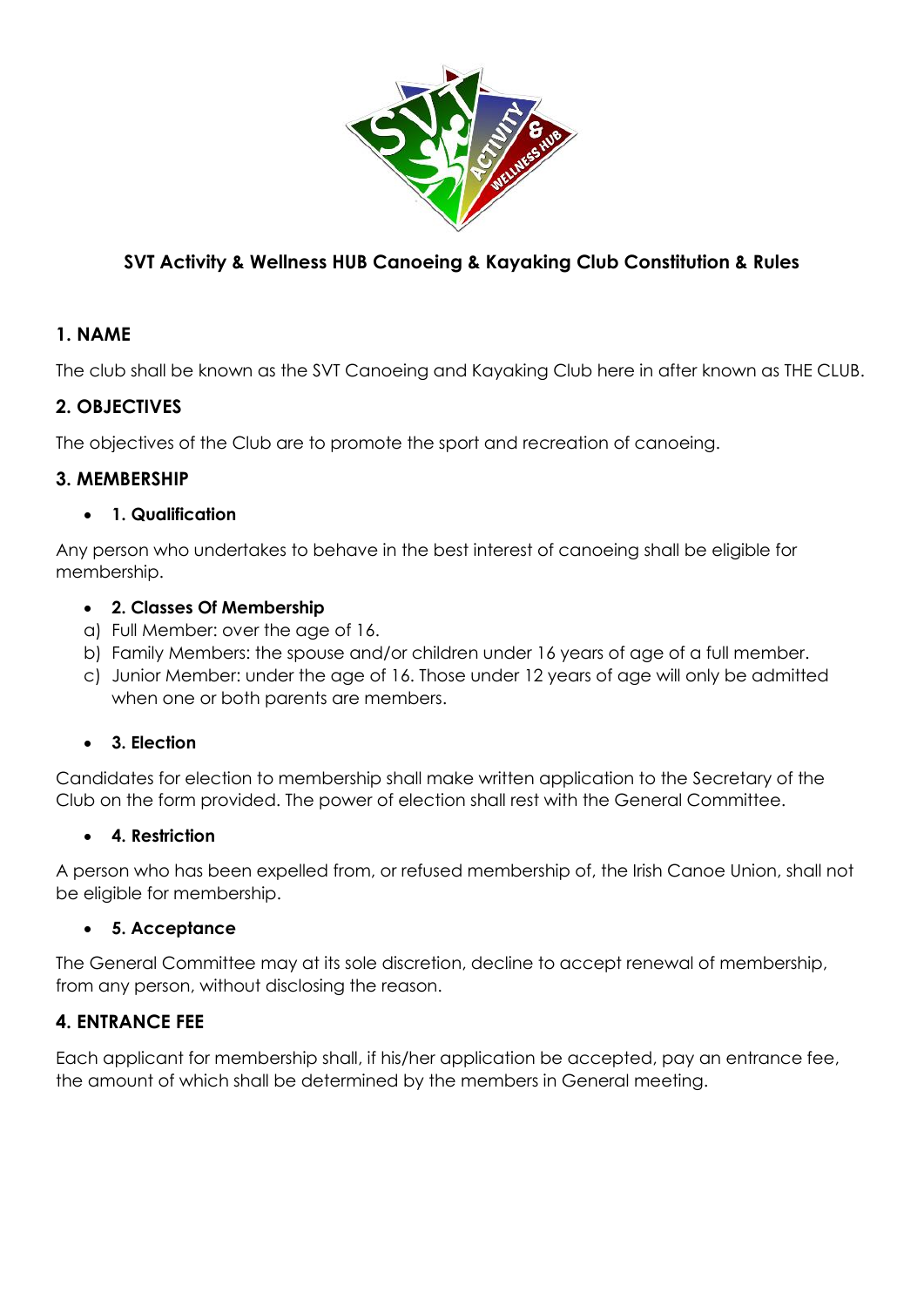## **5. SUBSCRIPTION**

The rates of subscription shall be determined by the members in General meeting and shall be due on election and, thereafter, on or before 1st of June in each year.

## **6. CESSATION OF MEMBERSHIP**

- 1. Any member violating any of the rules or regulations of the Club or being adjudged guilty of unsatisfactory conduct may, by resolution of the General Committee, be suspended or expelled. Any member so suspended or expelled may appeal to a Special General Meeting if such an appeal is sponsored by not less than 50% per cent of members who are entitled to vote.
- 2. A member shall be deemed to have resigned from the Club if, after due notice in writing, he/she has not paid by the 1st of September the annual subscription which became due on 1st of June. He/she may, however, re-join at any time during that year without payment of any entrance fee, subject to the provision of 3.3 or 5 above.

## **7. SECTIONS**

- 1. The Club may organise various sections to cover the various activities of canoeing.
- 2. The affairs of each section shall be conducted by a subcommittee of up to 6 members of whom the Chairperson or his/her deputy shall serve on the General Committee.

## **8. DISQUALIFICATION FROM HOLDING OFFICE**

- 1. Only members entitled to vote are eligible to hold office.
- 2. Any member who is under the age of 16 years, shall not be eligible for election to the General Committee of the Club.

## **9. GENERAL COMMITTEE**

- 1.The General Committee shall conduct the affairs of the Club as a whole and shall consist of a Chairman, Secretary, Treasurer, Safety Officer and other officers as deemed necessary. Additionally, the General Committee may co-opt no more than 12 members of the Club to its members.
- 2. Nominations for the position of Chairman, Honorary Secretary, Honorary Treasurer and other officers shall be put forward in the form of a motion under the terms of the Rule 12.4
- 3. The term of office shall be for one year, and members shall be eligible for re-election.

## **10. DUTIES OF THE GENERAL COMMITTEE**

#### **1. Chairperson**

The Chairman will preside at all General Meetings of the Club and at all meetings of the General Committee. He or she shall be responsible for guiding the activities of the club in accordance with its rules and general policy as expressed by the majority of its members. The Chairperson shall



- SPORT IRELAND -



SPÓRT ÉIREANN **SPORT IRELAND** 





gcuntas díomhaoin the dormant accounts fund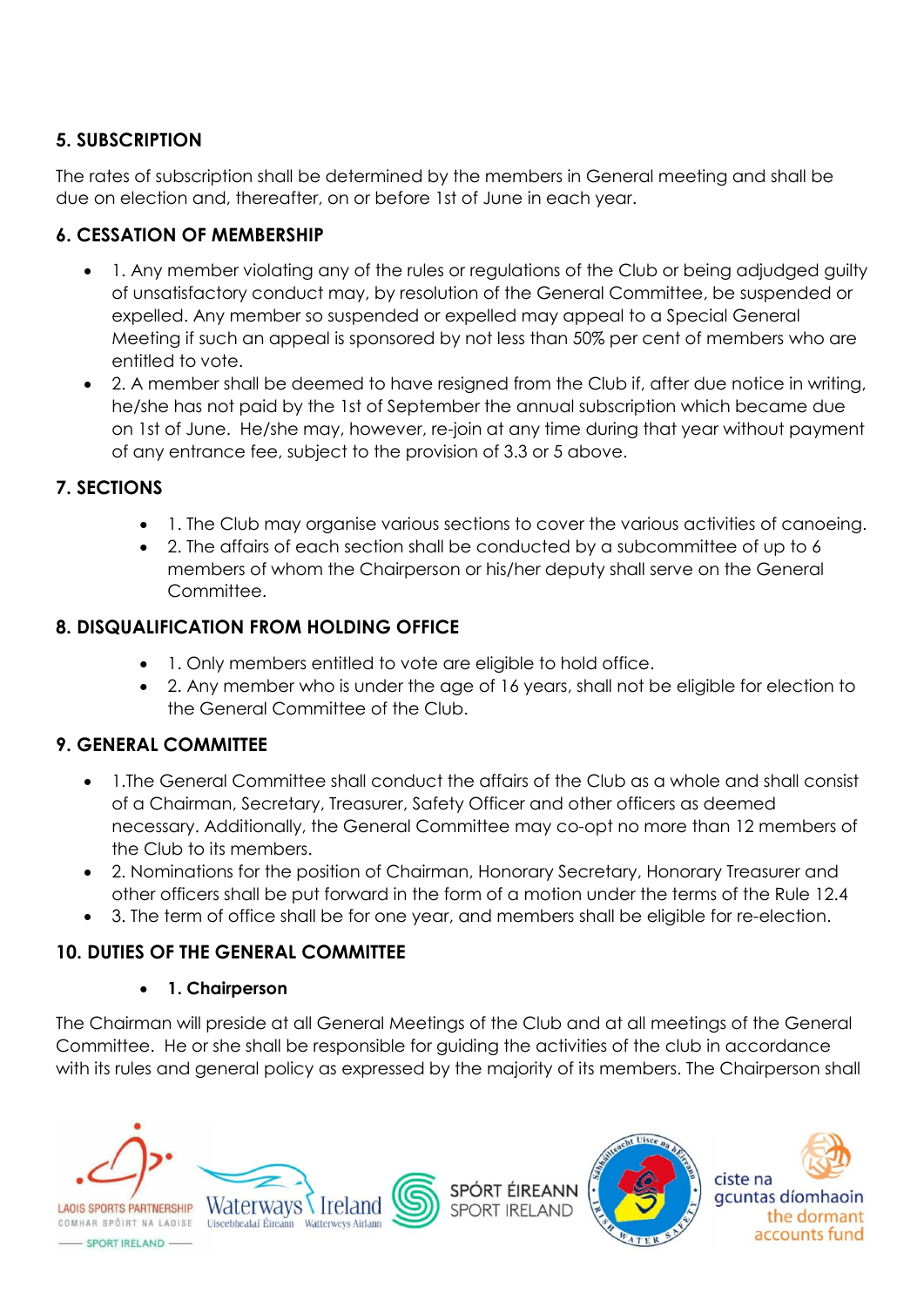represent or arrange for the representation of the Club at Irish Canoe Union General Meetings. He/she shall ex officio be a member of any other committee of the club.

## **2. Honorary Secretary**

The Honorary Secretary will be responsible for the organisation of meetings of the General Committee and of the Club, and the recording of minutes relating to such meetings and all correspondence relating to the general business of the Club. He or she shall be responsible for transmitting all correspondence relating to particular activities to the relevant individuals at the earliest opportunity.

## **3. Honorary Treasurer**

The Honorary Treasurer will be responsible for the collection of all monies including subscriptions and shall keep such books of account as required by the General Meeting. The Honorary Treasurer shall audit the accounts of the club annually and shall produce at the AGM balance sheet showing the financial state of the club and where required this to be accompanied by an Honorary Auditor's report. All cheques drawn on the club's funds should have two signatures. The Treasurer must make the General Committee aware of any existing or potential financial or cash flow problems.

## **4. Safety Officer**

The Safety Officer will be responsible for promoting safe practices amongst club members. The Safety Officer will ensure that club equipment complies with all current safety recommendations. It would also be expected that the Safety Officer would be familiar with the Irish Canoe Union's Award Scheme and encourage participation in the Scheme by Club members.

## **5. Duties Of Other Officers**

Officers may be elected to be responsible for the duties such as…

- a) Meets Organiser: The Meets Organiser shall arrange a programme of canoeing events and activities.
- b) Social Secretary: The Social Secretary shall organise a programme of social events.

# **11. GENERAL COMMITTEE**

- 1. The General Committee is responsible for the general conduct of the Club's business and activities.
- 2. The General Committee shall meet at regular intervals during the year, as required by the business to be transacted.
- 3. Special meetings of the General Committee shall be called by the Honorary Secretary on instructions from the Chairperson, or not less than three committee members.
- 4. A quorum shall consist of not less than 4 members of the General Committee.
- 5. In the case of casual vacancy among the General Committee, the said Committee shall appoint another eligible person to act until the next AGM.

# **12. GENERAL MEETINGS**







SPÓRT ÉIREANN **SPORT IRELAND** 



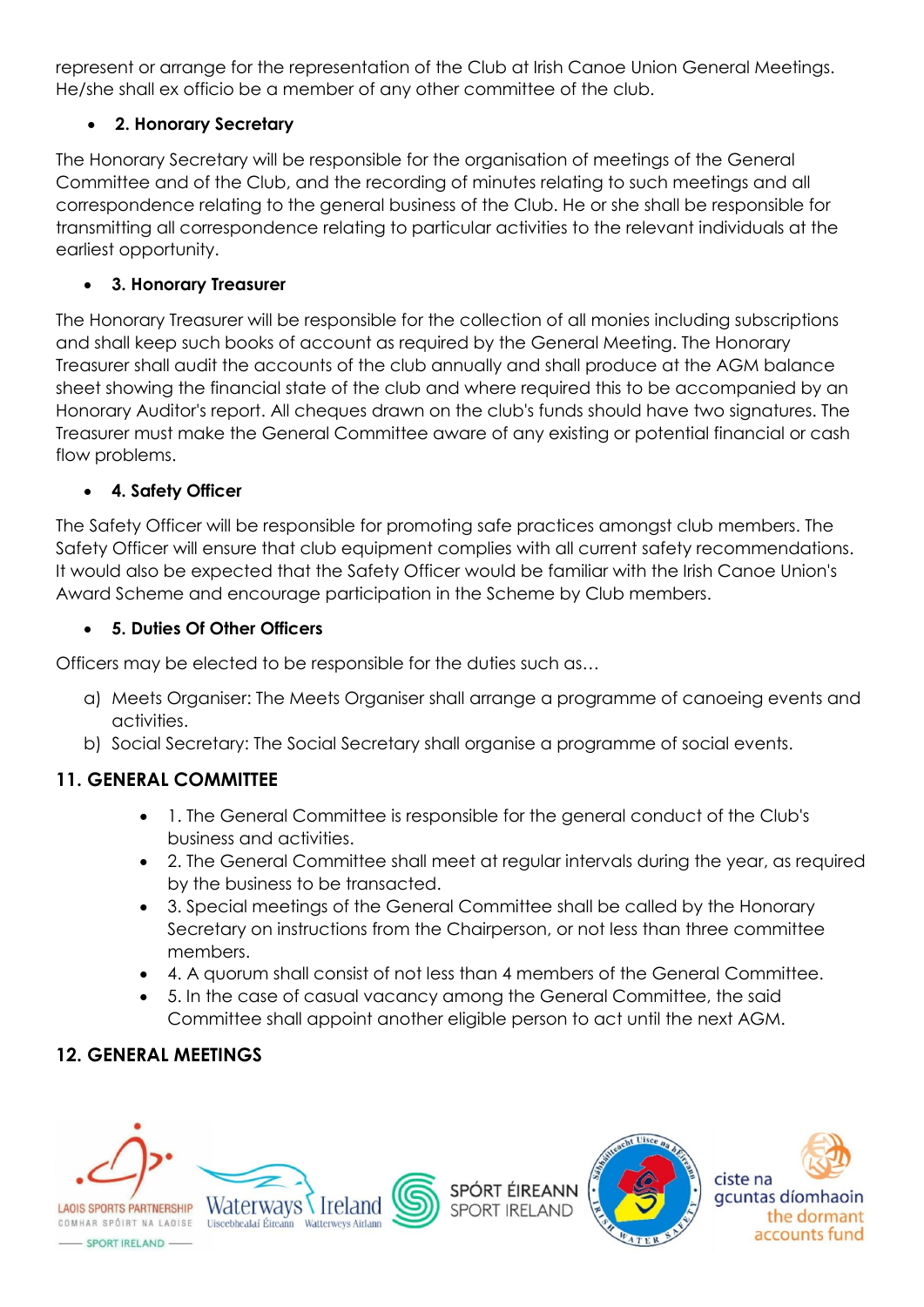- 1. An Annual General Meeting shall be held each year and no later than 18 months after the preceding Annual General Meeting.
- 2. An Extraordinary General Meeting shall be called on the instructions of a simple majority of the General Committee, or on a requisition signed by not less than......per cent of the members entitled to vote.
- 3. Not less than 14 days clear notice shall be given, specifying to all members the time and business of the General Meeting.
- 4. Motions for discussion at the Annual General Meeting, not of origin from within the General Committee, shall be lodged with the Honorary Secretary at least 21 days preceding the AGM, and be signed by 4 members entitled to vote.
- 5. At any General Meeting, a resolution put to the vote of the Meeting shall be decided by a show of hands, of those entitled to vote, except when more than one nomination has been received for a position on the General Committee, in which case voting will be by secret ballot.
- 6. At all General Meetings the Chairperson will preside or, in his/her absence, a Chairperson for the meeting will be elected by the voting members present.
- 7. At all General Meetings not less than 25% per cent of the members of the Club shall constitute a quorum.
- 8. If after a half hour from the time appointed for the meeting, a quorum is not present, the Meeting, if called at the request of the members shall be dissolved. In any other case, the Meeting shall be adjourned. If a quorum is not present with half an hour of the time appointed for an Adjourned Meeting, the members present shall be a quorum.
- 9. Accidental omission to give notice of a meeting to, or the non-receipt of notice of, a meeting by any member shall not invalidate the proceeding of the meeting.

## **13. LIABILITY**

- 1. The General Committee shall manage the affairs of the Club. Financial or legal liability incurred in the rightful exercise of their office shall not, however, be the personal liability of the Committee, but shall be the responsibility of the Club as a whole.
- 2. All members or other persons who attend club tours or meets do so at their own risk, and neither the Club nor its officers can accept liability for any loss or injury of any kind sustained at its premises or whilst on a Club tour, meet or other activity.

# **14. VOTING**

Only full members, and members over the age of 16 years are entitled to vote at all meetings.

# **15. ALTERATION OF CONSTITUTION**

- 1. This constitution shall not be altered, amended, or rescinded except by a General Meeting of the Club.
- 2. A resolution to give effect to a change must be passed by least 5% of the members present at the General Meeting.

# **16. AUDITOR**





SPÓRT ÉIREANN **SPORT IRELAND**